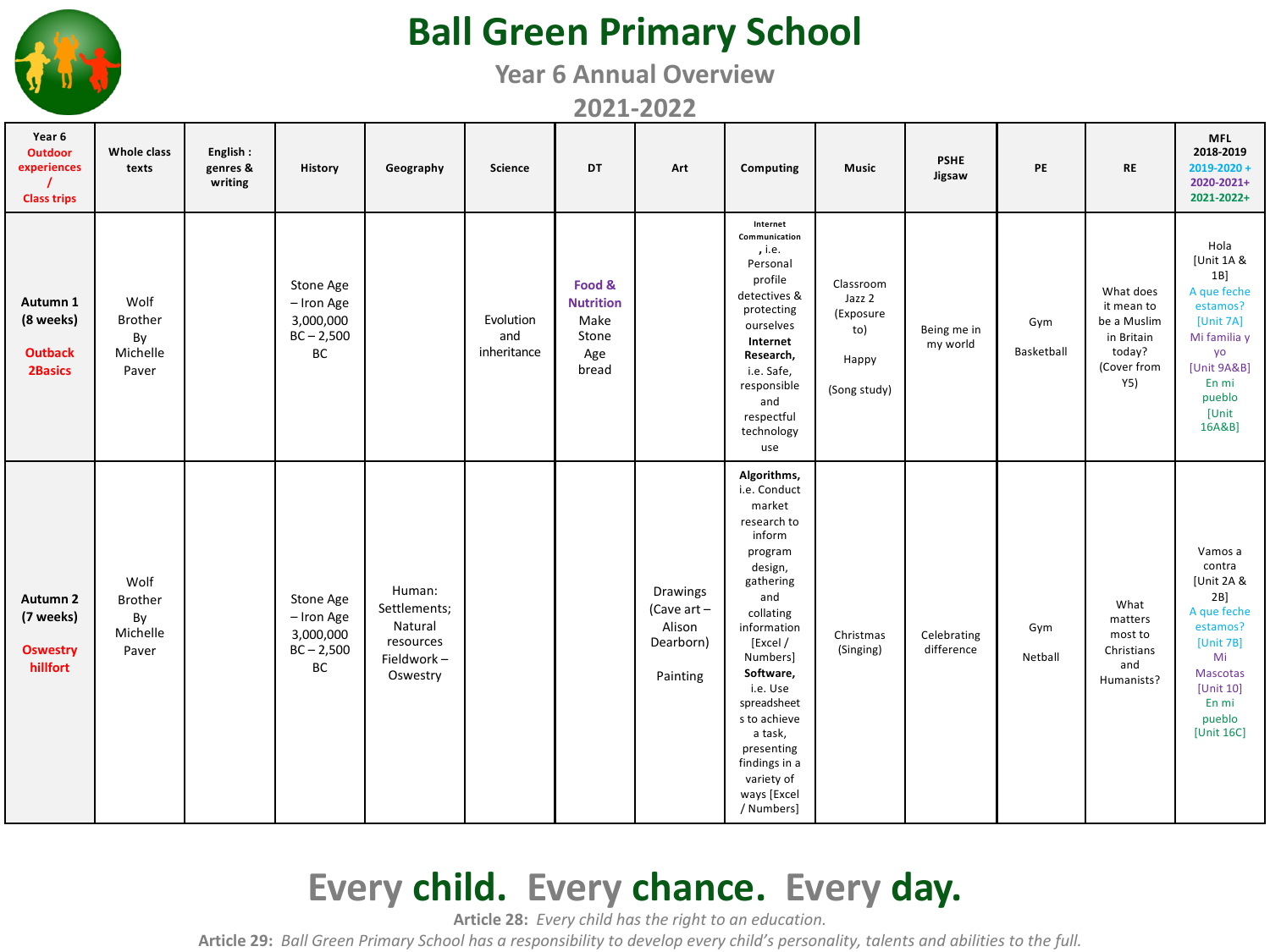

### **Ball Green Primary School**

**Year 6 Annual Overview**

**2021-2022**

| Year 6<br><b>Outdoor</b><br>experiences<br><b>Class trips</b> | Whole class<br>texts                        | English:<br>genres &<br>writing | <b>History</b> | Geography | Science                                                                                           | DT                                  | Art                                                     | Computing                                                                                                                                                                                                                                                                               | <b>Music</b>                                                              | <b>PSHE</b><br>Jigsaw | PE                                     | <b>RE</b>                                                                              | <b>MFL</b><br>2018-2019<br>$2019 - 2020 +$<br>2020-2021+<br>2021-2022+                                                                           |
|---------------------------------------------------------------|---------------------------------------------|---------------------------------|----------------|-----------|---------------------------------------------------------------------------------------------------|-------------------------------------|---------------------------------------------------------|-----------------------------------------------------------------------------------------------------------------------------------------------------------------------------------------------------------------------------------------------------------------------------------------|---------------------------------------------------------------------------|-----------------------|----------------------------------------|----------------------------------------------------------------------------------------|--------------------------------------------------------------------------------------------------------------------------------------------------|
| Spring 1<br>(7 weeks)<br><b>Twycross</b><br>Zoo               | The Jungle<br>Book By<br>Rudyard<br>Kipling |                                 |                |           | Living<br>things and<br>their<br>habitats                                                         |                                     | Jungle<br>artist study<br>Henri<br>Rousseau<br>drawings | Internet<br>Communication<br>, i.e. Cyber-<br>bullying:<br>respect,<br>record,<br>report<br>Internet<br>Research,<br>i.e. Fact<br>$\leftrightarrow$<br>Opinion;<br>Positive<br>$\leftrightarrow$<br>Negative                                                                            | A New Year<br>Carol<br>Garage<br>Band<br>(Chinese<br>instrument<br>study) | Dreams and<br>goals   | Dance<br>Tag rugby                     | What do<br>religions say<br>to us when<br>life gets<br>hard?                           | Colores<br>[Unit 3]<br>A que feche<br>estamos?<br>[Unit 7C]<br><b>Numeros</b><br>grandes<br>[Unit 11]                                            |
| Spring 2<br>(6 weeks)<br><b>SATs prep</b>                     | The Jungle<br>Book By<br>Rudyard<br>Kipling |                                 |                |           | Animals<br>including<br>humans:<br>Human<br>circulatory<br>system,<br>nutrients<br>& the<br>heart | <b>Textiles:</b><br>Stuffed<br>toys |                                                         | Algorithms,<br>i.e. Use<br>event<br>handlers &<br>action tools<br>for<br>interactivity<br>[Playground 3]<br>Software,<br>i.e. choose,<br>use, edit<br>and<br>improve<br>appropriate<br>multi-media<br>to achieve a<br>task<br>[PicsArt<br>Photo<br>Editor /<br>KeyNote /<br>Garageband] |                                                                           | Healthy me            | Health<br>related<br>fitness<br>Hockey | What<br>difference<br>does it<br>make to<br>believe in<br>Ahimsa,<br>Grace &<br>Ummah? | En mi<br>estuche<br>[Unit 4A &<br>4B]<br>A que feche<br>estamos?<br>[Unit 7D]<br>Que hora<br>es? [Unit<br>12]<br>Que tiempo<br>hace<br>[Unit 13] |

# **Every child. Every chance. Every day.**

**Article 28:** *Every child has the right to an education.*

**Article 29:** *Ball Green Primary School has a responsibility to develop every child's personality, talents and abilities to the full.*